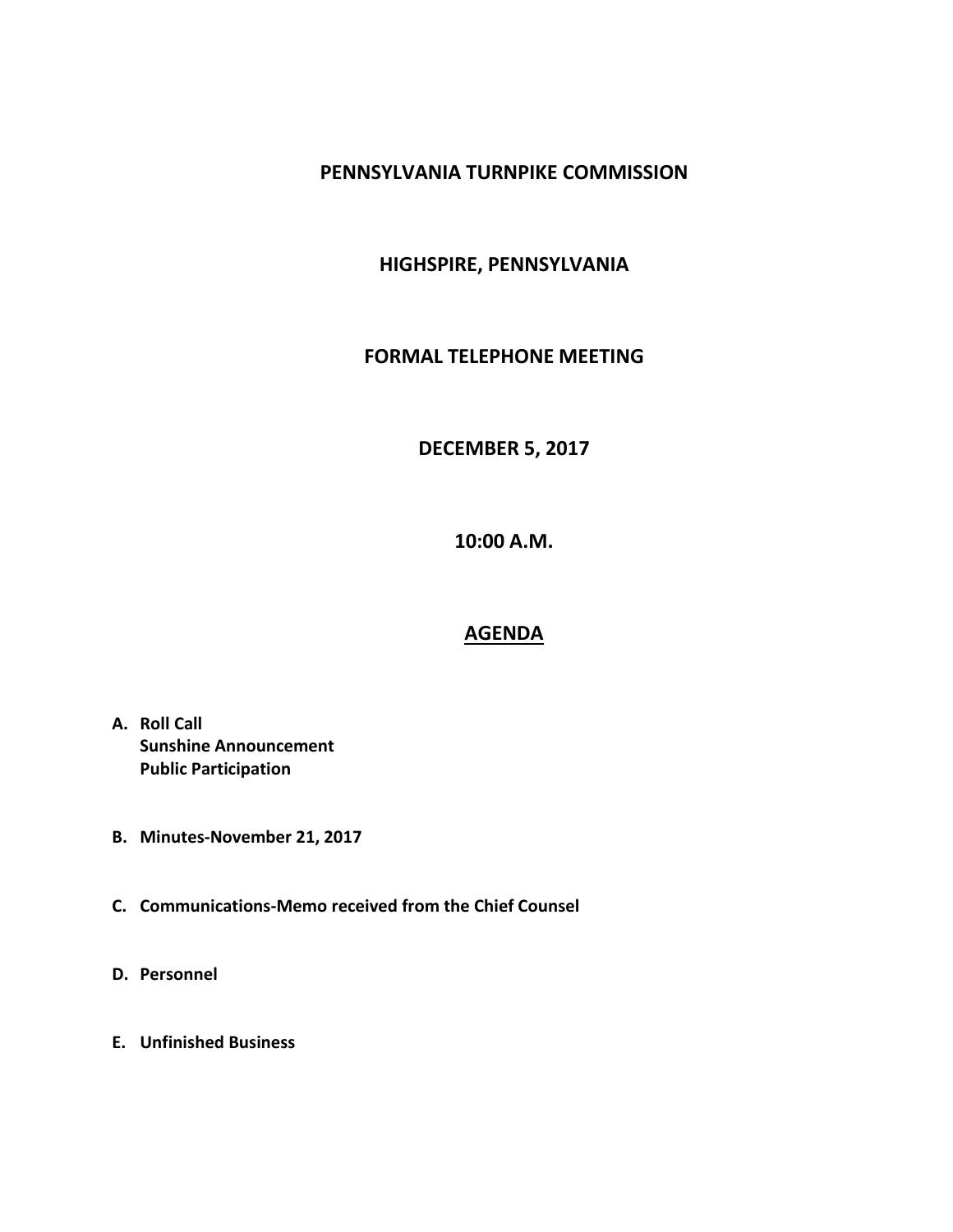- **1. Approve payment of the invoices for the items listed in memos "a" and "b":**
	- **a. 2018 E-ZPass Interagency Group's (IAG) annual assessment for our participation in the E-ZPass Interagency Group, in the amount of \$75,000.00;**
	- **b. PA Department of Labor and Industry invoice for the 2017 Notice of Assessment from the Bureau of Workers' Compensation, in the amount of \$103,623.00, for the Workers' Compensation Administration Fund.**
- **2. Approve the negotiation and execution of the Agreements, a Supplement and Amendments for the items listed in memos "a" through "f":**
	- **a. Supplemental Agreement #1 with Penn State Facilities Engineering Institute for the safety inspection program, for an additional \$35,000.00 to conduct accident and illness prevention program assessments at the PTC Administration, Fare Collection, Interchange, Maintenance, Laboratory, Training, and Warehouse facilities;**
	- **b. Interagency Agreement with Montgomery County for the design, construction, inspection, management and engineering services during construction for the complete replacement of Turnpike Bridge DB-116 at MP 331.80; at an estimated cost of \$10,000,000.00;**
	- **c. Reimbursement Agreement with Peoples Natural Gas Company (PNGC) to reimburse PNGC the cost for the engineering and utility relocation work necessary for the replacement of Bridge WB-454 at MP 53.66; at a not-to-exceed amount of \$139,943.41;**
	- **d. Reimbursement Agreement with Duquesne Light Company to reimburse Duquesne Light the cost for the engineering and utility relocation work necessary for the replacement of Bridge WB-454 at MP 53.66; at a not-to-exceed amount of \$51,875.00;**
	- **e. Property Damage Settlement Agreement and Release with Tiger Style Corp. d/b/a Speed 1 Transport, Virpal Kaur and Hira Pannu;**
	- **f. Amendments with the vendors in the pool of qualified real estate brokers/agents for real estate services, to extend the agreements for an additional year; and approval to advertise for real estate brokers/agents to form a pool of qualified vendors.**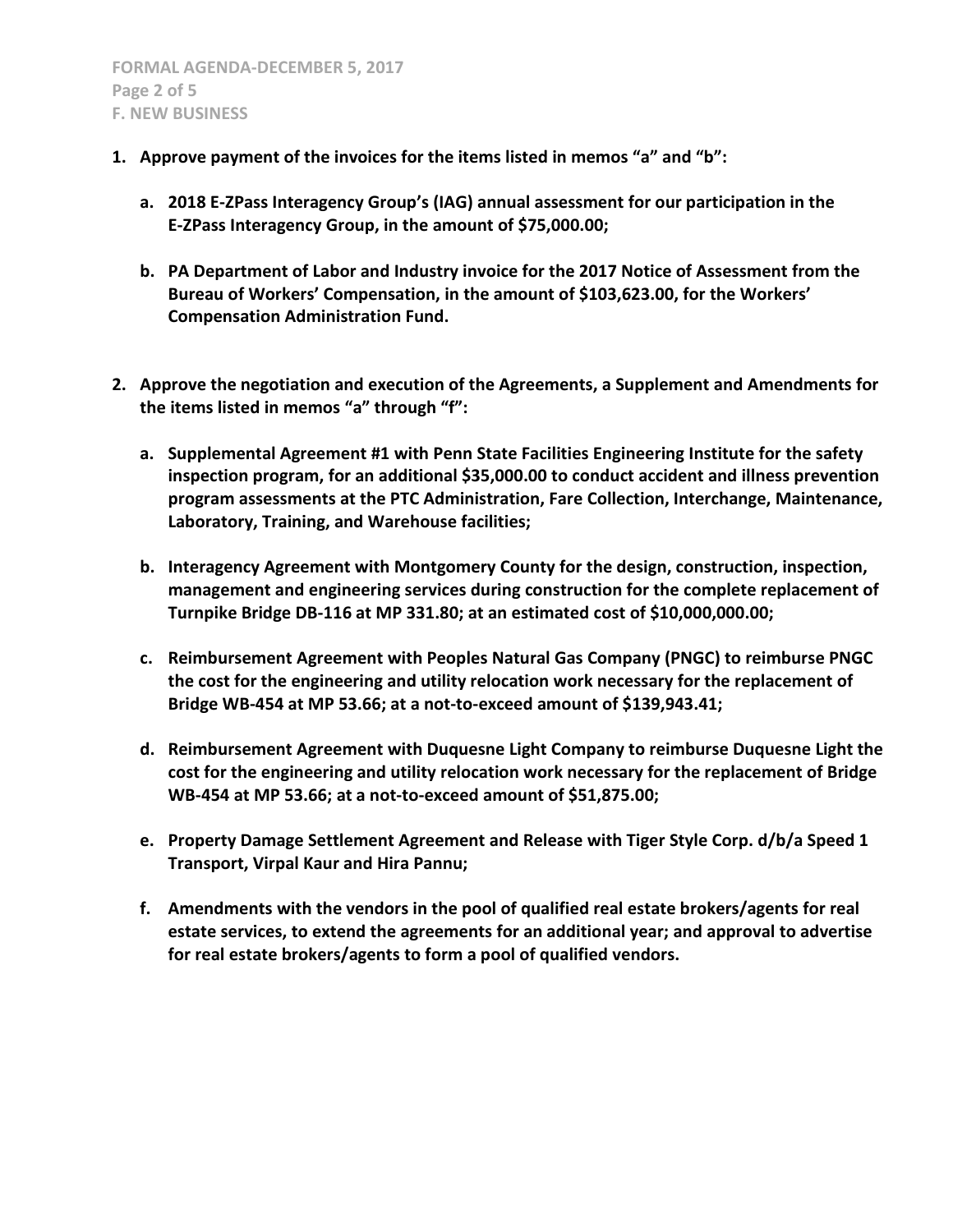- **3. Approve the Right-of-Way Requests for the items listed in memos "a" and "b":**
	- **a. Acquisition of Right-of-Way #14081-RD (Michael and Bridget Milleman), a partial take parcel necessary for the total reconstruction project from MP 53.00 to MP 57.00 by authorizing payment of \$1,450.58 representing fair market value and pro-rated taxes to Michael Milleman; authorize the appropriate Commission officials to execute the Agreement of Sale and other documents that may be required for closing; authorize the payment of additional statutory damages as calculated by the Right-of-Way Administrator and approved by the Chief Counsel; and payment of fair market value to the property owner is contingent upon the delivery of a deed prepared by the Legal Department;**
	- **b. Settlement of Right-of-Way #14206-E (Joseph A. DeAngelo and Silvia Macarena Turcatti DeLeon), a partial take parcel necessary for the total reconstruction project from MP 40.00 to MP 48.00 by authorizing payment of \$46,000.00 representing balance of the Board of Viewers award to Babst, Calland, Clements and Zomnir, P.C., escrow agent; and authorize payment of delay damages as approved by the Chief Counsel.**
- **4. Approve advertising for the items listed in memos "a" through "e":**
	- **a. Cloud based Vendor Portal to improve Commission and vendor collaboration and further streamline and enhance business processes;**
	- **b. Emergency spill response coverage from MP 0.00 to MP 75.20, the Beaver Valley Expressway from MP B27.50 to MP B44.80, the Mon/Fayette Expressway from MP M0.00 to MP M54.00 and the Southern Beltway from MP S0.00 to MP S5.60;**
	- **c. Emergency spill response coverage from MP 75.30 to MP 170.40 and the AKH Bypass from MP G0.00 to MP G13.40;**
	- **d. Emergency spill response coverage from MP A57.40 to MP A130.60;**
	- **e. Intelligent Transportation Systems (ITS), communications and technology operations and maintenance.**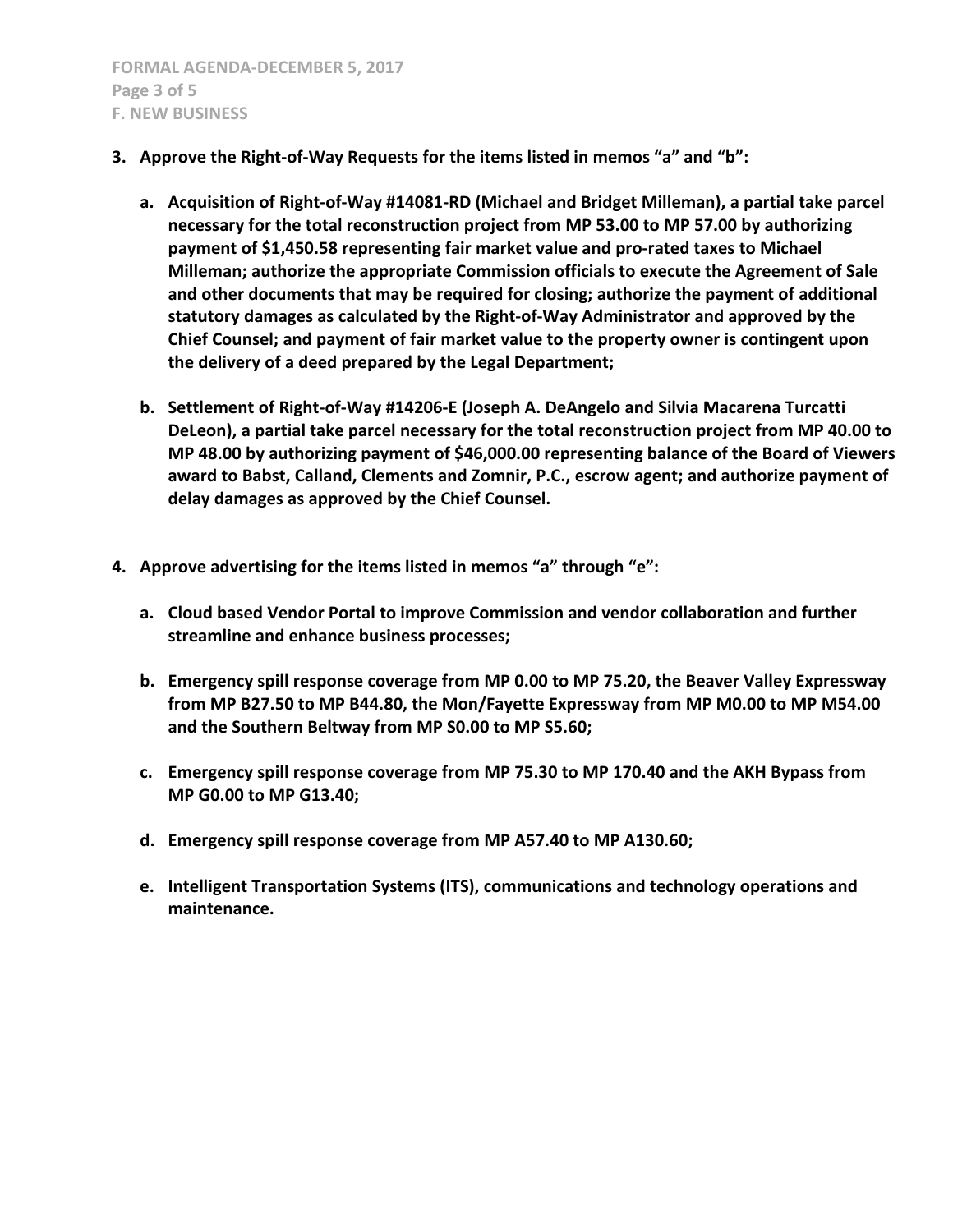- **5. Approve the Issuance of Purchase Orders for the items listed in memos "a" through "d":**
	- **a. Diesel motor fuel and heating/emergency generator fuel, exercising the option to renew the agreements for an additional year (January 1, 2018 – December 31, 2018):**

| <b>Petroleum Traders</b>       | \$700,000.00 |
|--------------------------------|--------------|
| <b>Naughton Energy Corp</b>    | 0.00         |
| <b>Glassmere Fuel Services</b> | 25,000.00    |
| <b>Talley Petroleum</b>        | 100,000.00   |
| <b>Mansfield Energy</b>        | 50,000.00    |
| Riggins, Inc.                  | 0.00         |
| <b>TOTAL RENEWAL:</b>          | \$875,000.00 |
|                                |              |

- **b. IT Disaster Recovery Solution, utilizing the Texas Department of Informational Resources cooperative purchasing agreement with Doublehorn Cloud Solutions; at a cost of \$1,650,249.48;**
- **c. Ten (10) 2018 Ford Fusions, utilizing the Commonwealth's contract with Whitmoyer Ford, Inc.; at a total award of \$172,192.10;**
- **d. Ten (10) 2018 Chevrolet Silverado double-cab trucks, utilizing the Commonwealth's contract with Apple Chevrolet/Westgate Chevrolet, Inc.; at a total award of \$303,180.00.**
- **6. Approve the Award of Contract #T-166.00R001-3-02 for bituminous resurfacing between MP 166.01 and MP 173.25, to the lowest responsive and responsible bidder, New Enterprise Stone & Lime Co., Inc.; at a not-to-exceed amount of \$19,364,480.84 and a contingency of \$900,000.00.**
- **7. Approve the Change Orders and Final Payments for the items listed in memos "a" through "d":**
	- **a. Change Order #4 and Final Payment for Contract #T-242.00T002-3-05 for stream and wetland mitigation adjacent to MP 239.70 EB with Flyway Excavating, Inc., for a decrease of \$26,628.63 to balance items to actual work completed and changes for seeding and soil supplements, mulching, erosion and sedimentation control, for a final contract value of \$905,749.41 and final amount due to the contractor of \$18,121.67;**
	- **b. Change Order #3 and Final Payment for Contract #T-161.00R001-3-02 for bituminous resurfacing between MP 161.01 and MP 166.07 with New Enterprise Stone & Lime Co., Inc. for a decrease of \$34,617.29 to balance items to actual work completed; for a final contract value of \$12,785,760.61 and final amount due to the contractor of \$655,612.48;**